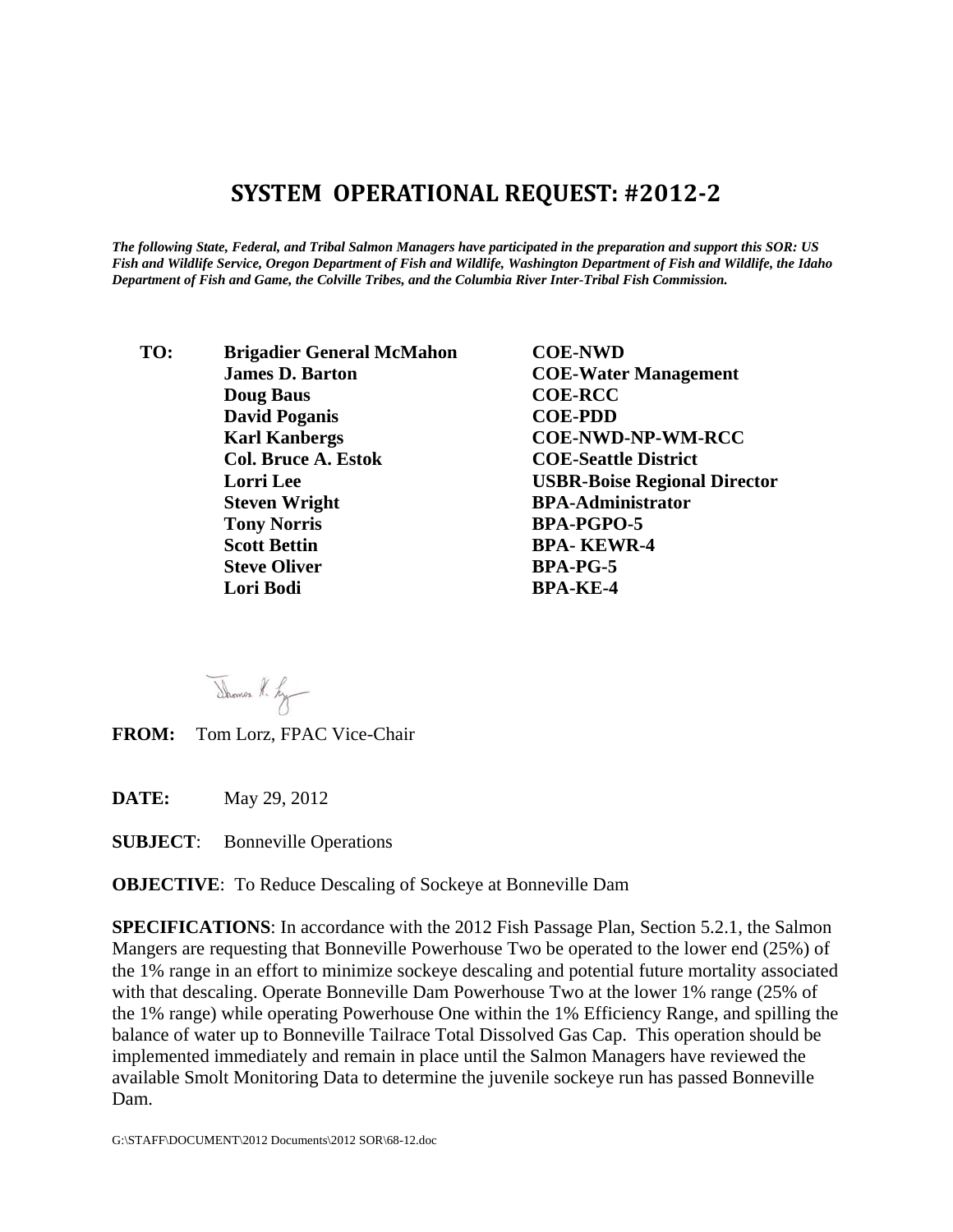## **JUSTIFICATION:**

Previously, the Salmon Managers requested Bonneville to limit the operation of PH2 to 25% and not more than 50% of the 1% efficiency range in conjunction with trying to operate PH1 within the 1% efficiency range to protect Sockeye at Bonneville Dam. Given prior flows and TDG constraints, the Action Agencies were unable to fully implement the Managers request, but the steps taken did help reduce mortality and descaling. However, at this point in time the Salmon Managers believe that present flows and TDG should not be a significant constraint to meeting the proposed objectives to protect Sockeye.

The operations begun last week at Bonneville following the TMT discussion reduced mortality at Bonneville Dam; however descaling rates remained elevated. Mortality rates for juvenile Sockeye sampled at Bonneville Dam have been lower over the past 5 days of sampling (Table 1). However, descaling percentages have remained elevated with descaling rates at or above 14% in the sample on May 28 and May 29. Descaling does impact subsequent juvenile survival as research studies have shown decreased survival in migrating juvenile salmon (Hostetter et al. 2011). In addition, descaling has been associated with delayed mortality of fish sampled at juvenile bypass systems (Hawkes et al. 1992).

| $\frac{1}{2}$ and $\frac{1}{2}$ and $\frac{1}{2}$ and $\frac{1}{2}$ and $\frac{1}{2}$ and $\frac{1}{2}$ and $\frac{1}{2}$ and $\frac{1}{2}$ and $\frac{1}{2}$ and $\frac{1}{2}$ and $\frac{1}{2}$ and $\frac{1}{2}$ and $\frac{1}{2}$ and $\frac{1}{2}$ and $\frac{1}{2}$ and $\frac{1}{2}$ a |               |              |              |                  |                 |                 |
|-----------------------------------------------------------------------------------------------------------------------------------------------------------------------------------------------------------------------------------------------------------------------------------------------|---------------|--------------|--------------|------------------|-----------------|-----------------|
|                                                                                                                                                                                                                                                                                               | <b>Sample</b> |              | Pct.         | <b>Exams</b>     |                 | Pct.            |
| Sampledate                                                                                                                                                                                                                                                                                    | count         | <b>Morts</b> | <b>Morts</b> | <b>Descaling</b> | <b>Descaled</b> | <b>Descaled</b> |
| 5/20/2012                                                                                                                                                                                                                                                                                     | 44            | 0            | 0.00%        | 44               | 10              | 22.7%           |
| 5/21/2012                                                                                                                                                                                                                                                                                     | 29            | 0            | 0.00%        | 29               | 7               | 24.1%           |
| 5/22/2012                                                                                                                                                                                                                                                                                     | 58            | 4            | 6.90%        | 54               | 9               | 16.7%           |
| 5/23/2012                                                                                                                                                                                                                                                                                     | 65            | 6            | 9.23%        | 59               | 14              | 23.7%           |
| 5/24/2012                                                                                                                                                                                                                                                                                     | 64            | 5            | 7.81%        | 59               | 12              | 20.3%           |
| 5/25/2012                                                                                                                                                                                                                                                                                     | 28            | 0            | 0.00%        | 28               | 2               | 7.1%            |
| 5/26/2012                                                                                                                                                                                                                                                                                     | 53            | 0            | 0.00%        | 53               | 6               | 11.3%           |
| 5/27/2012                                                                                                                                                                                                                                                                                     | 81            | 2            | 2.47%        | 79               | 6               | 7.6%            |
| 5/28/2012                                                                                                                                                                                                                                                                                     | 58            | 1            | 1.72%        | 57               | 9               | 15.8%           |
| 5/29/2012                                                                                                                                                                                                                                                                                     | 34            | 0            | 0.00%        | 34               | 5               | 14.7%           |

**Table 1. Sockeye Mortality and Descaling in Bonneville Powerhouse Two samples for the dates May 20 to May 29, 2012.** 

The 2012 Fish Passage Plan stipulates in Bonneville section 5.2.1 that "Turbine units at PH2 will operate at the mid to lower 1% range (unless total dissolved gas waivers are exceeded in the tailrace) of best efficiency and within cavitation limits at various head ranges as shown in **Table BON-16**." Therefore, this requested operation is in accordance with the 2012 Fish Passage Plan.